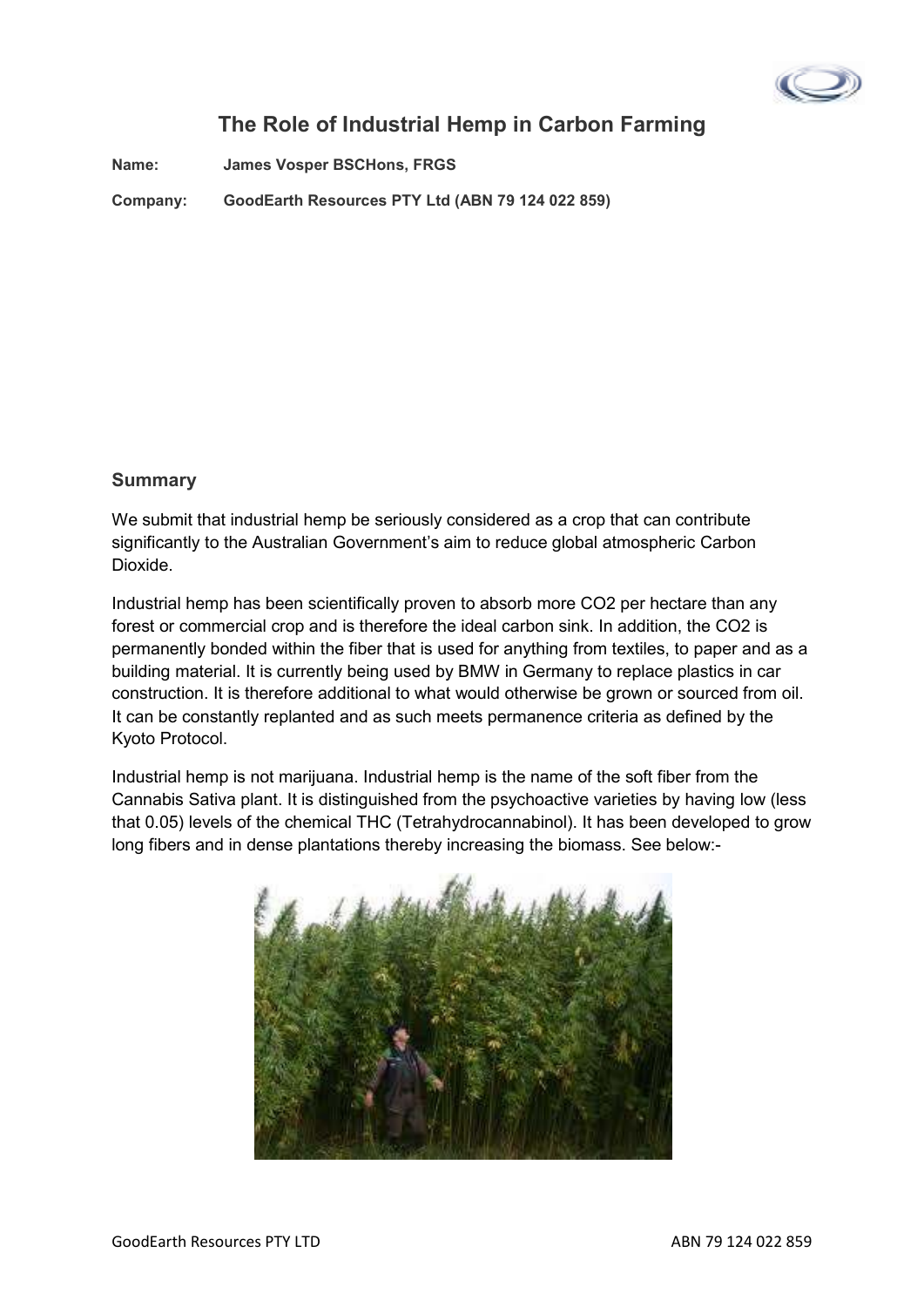

Hemp can be grown on a widespread scale throughout Australia, on nutrient poor soils and with very small amounts of water and no fertilisers. Hemp can be grown on existing agricultural land (unlike most forestry projects), and can be included as part of a farm's crop rotation with positive effects on overall yields of follow on crops. It can therefore comply with the Australian Government's plans to increase employment and improve the economic position of remote areas. This is especially relevant to the holders of Aboriginal and Torres Strait Islander land.

### **A brief history of hemp**

Hemp has been in cultivation for thousands of years, most notably for ropes for naval vessels and for paper. In the mid 1930's there was the invention of nylon and the spread of plastics, and a general trend away from all things natural. At the same time use of marijuana as a recreational drug increased and hemp was included in the ban on cultivation of any plant of the Cannabis family. This view spread globally with political pressure from the US and since that time there has been a stigma attached to hemp cultivation.

Governments around the world have realised that this valuable crop is not a threat and have encouraged widespread planting of hemp as a means of absorbing CO2 and have issued carbon credits to farmers growing the crop.



Major producers include Canada, France, and China. In Australia the Department of Primary Industry is encouraging the growth of industrial hemp and is issuing licenses to companies and individuals that meet stringent criteria.

 GoodEarth has been through the process and has been awarded a license to grow an industrial hemp crop by the NSW Department of Primary Industries.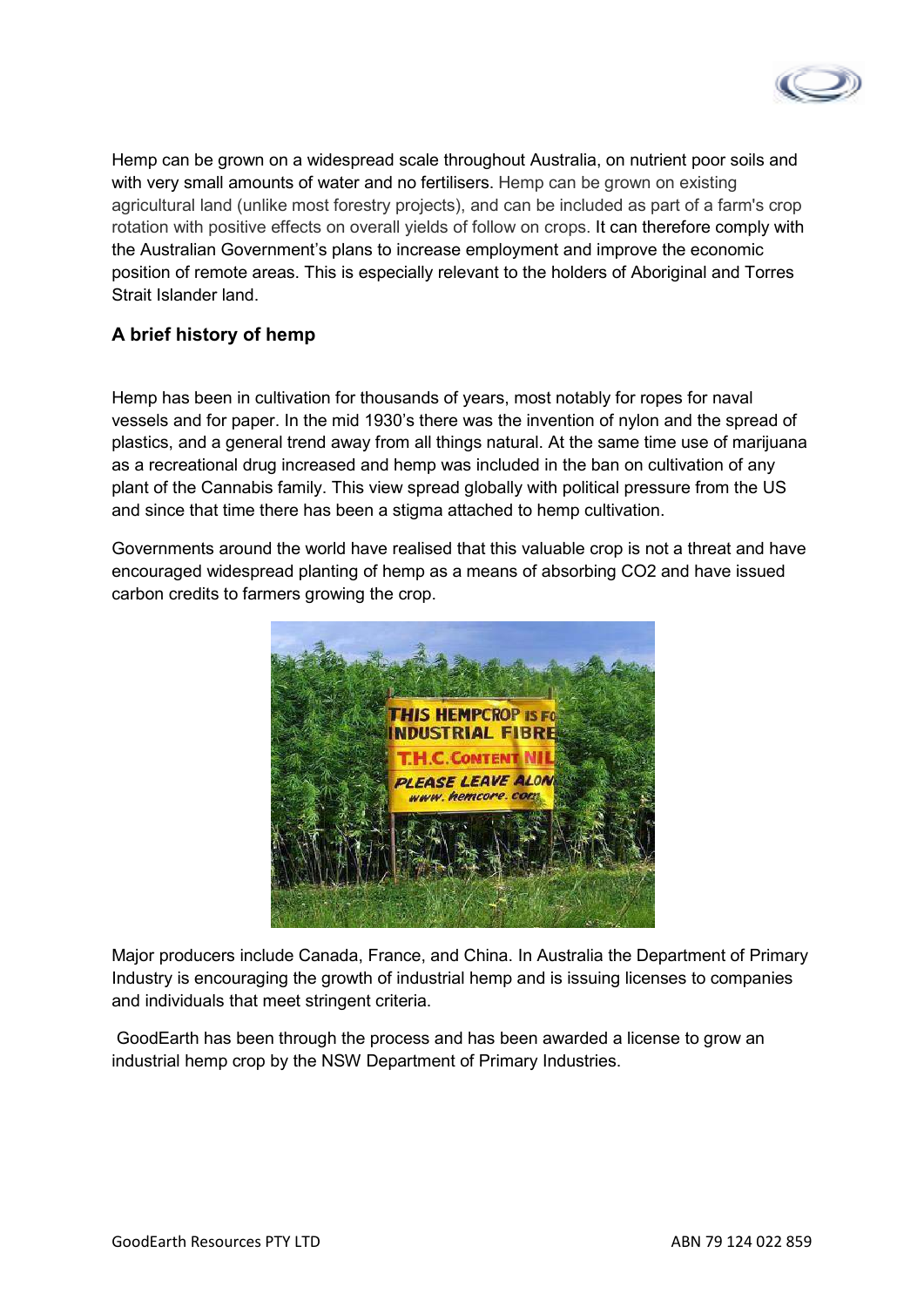

### **The science behind hemp as a carbon sink**

One hectare of industrial hemp can absorb 22 tonnes of CO2 per hectare. It is possible to grow to 2 crops per year so absorption is doubled. Hemp's rapid growth (grows to 4 metres in 100 days) makes it one of the fastest CO2-to-biomass conversion tools available, more efficient than agro-forestry.

Biomass is produced by the photosynthetic conversion of atmospheric carbon. The carbon uptake of hemp can be accurately validated annually by calculations derived from dry weight yield. This yield is checked at the weighbridge for commercial reasons prior to processing.

Highly accurate figures for total biomass yield and carbon uptake can then be made, giving a level of certainty not available through any other natural carbon absorption process.

The following carbon uptake estimates are calculated by the examining the carbon content of the molecules that make up the fibres of the hemp stem. Industrial hemp stem consists primarily of Cellulose, Hemicellulose and Lignin, whose chemical structure, carbon content, (and therefore absorbed CO2).

- Cellulose is 70% of stem dry weight. Cellulose is a homogeneous linear polymer constructed of repeating glucose units. The carbon content of cellulose accounts for 45% of its molecular mass.
- Hemicellulose is 22% of stem dry weight. Hemicellulose provides a linkage between cellulose & lignin. It has a branched structure consisting of various pentose sugars.
- Lignin is 6% of stem dry weight. Lignin is a strengthening material usually located between the cellulose microfibrils. The lignin molecule has a complex structure that is probably always is variable .

To summarise the above, one tonne of harvested stem contains:

- 0.7 tonnes of cellulose (45% Carbon)
- 0.22 tonnes of hemicellulose (48% Carbon
- 0.06 tonnes of lignin (40% Carbon)

It follows that every tonne of industrial hemp stems contains 0.445 tonnes Carbon absorbed from the atmosphere (44.46% of stem dry weight).

Converting Carbon to CO2 (12T of C equals 44T of CO2(IPCC)), that represents 1.63 tonnes of CO2 absorption per tonne of UK Hemp stem harvested. On a land use basis, using Hemcore's yield averages (5.5 to 8 T/ha), this represents 8.9 to 13.4 tonnes of CO2 absorption per hectare of UK Hemp Cultivation.

For the purposes estimation, we use an average figure of 10T/ha of CO2 absorption, a figure we hold to be a reasonably conservative estimate. This is used to predict carbon yields, but CO2 offsets will be based on dry weight yields as measured at the weighbridge.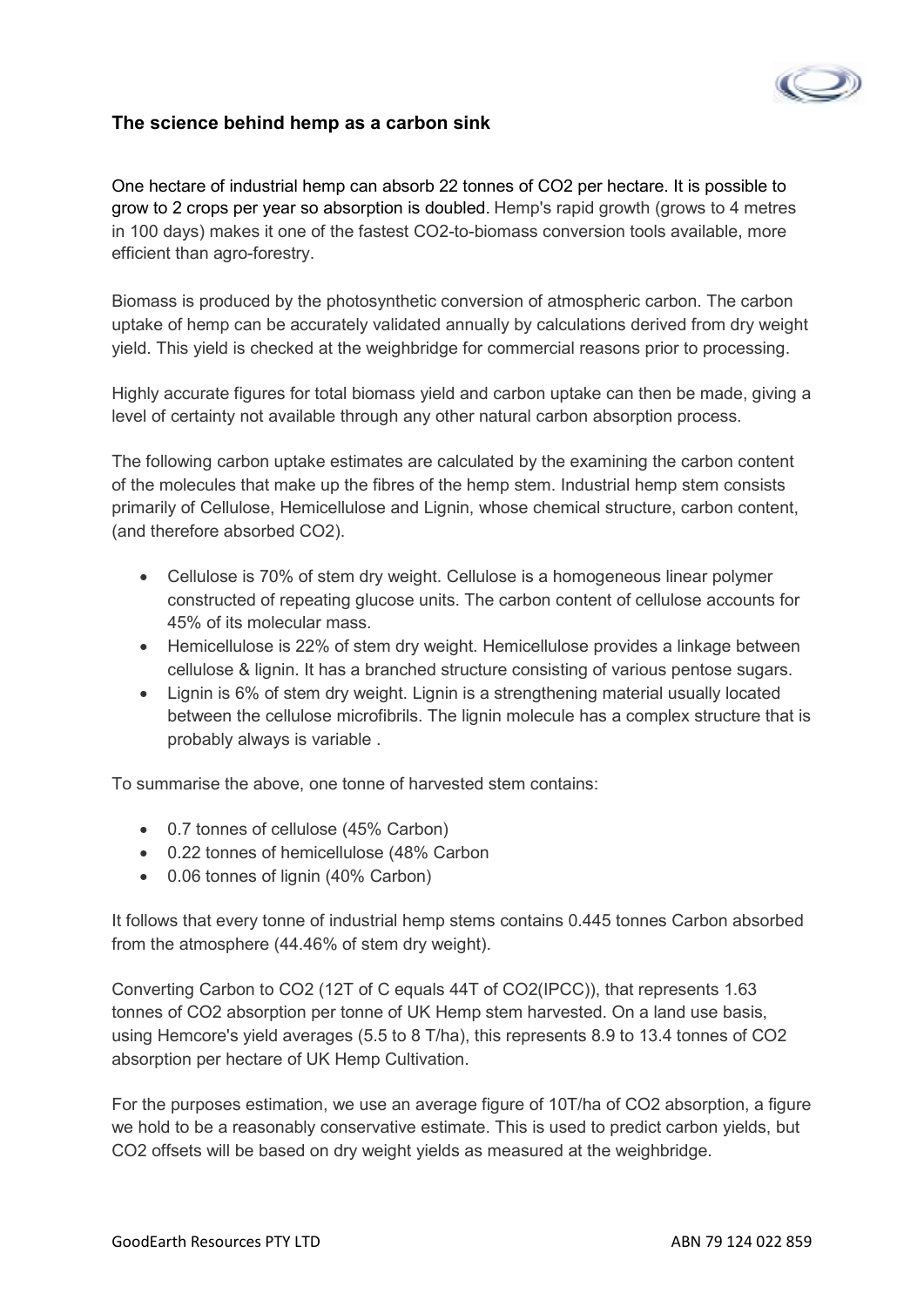

The roots and leaf mulch (not including the hard to measure fibrous root material) left in situ represented approximately 20% of the mass of the harvested material in HGS' initial field trials. The resulting Carbon content absorbed but remaining in the soil, will therefore be approximately 0.084 tonnes per tonne of harvested material. (42% w/w) (5).

Yield estimates are (5.5 - 8 T/ha) this represents 0.46 to 0.67 tonnes of Carbon per hectare (based on UK statistics) absorbed but left in situ after Hemp cultivation.

That represents 1.67 to 2.46 T/ha of CO2 absorbed but left in situ per hectare of UK Hemp Cultivation. Final figures after allowing 16% moisture (Atmospheric 'dry' weight) are as follows:-

| CO2 Absorbed per tonne of hemp stem          | 1.37t          |  |
|----------------------------------------------|----------------|--|
| CO2 Absorbed per hectare (stem) (UK)         | 7.47 to 11.25t |  |
| CO2 Absorbed per hectare (root and leaf) UK) | 1.40 to 2.06t  |  |

#### **Industrial hemp is a self offsetting crop**

According to Defra, UK Farming emits a total CO2 equivalent of 57 millions tonnes in GHG's. UK agricultural land use is 18.5 million hectares. This amounts to an average of around 3.1 tonnes of CO2 per hectare total embodied emissions. As a low fertiliser and zero pesticide/herbicide crop, with little management input, the carbon emissions of hemp cultivation is well below the average. Therefore we can assume the matter remaining in soils roughly offsets the cultivation and management emissions.

#### References

 1. Hon, D.N.S. (1996) A new dimensional creativity in lignocellulosic chemistry. Chemical modification of lignocellulosic materials. Marcel Dekker. Inc. New York.(5)

 2. Puls,J., J. Schuseil (1993). Chemistry of hemicelluloses: Relationship between hemicellulose structure and enzymes required for hydrolysis. In: Coughlan M.P., Hazlewood G.P. editors. Hemicellulose and Hemicellulases. Portland Press Research Monograph, 1993. (5)

 3. Bjerre, A.B., A.S. Schmidt (1997). Development of chemical and biological processes for production of bioethanol: Optimization of the wet oxidation process and characterization of products, Riso-R-967(EN), Riso National Laboratory, Roskilde, Denmark.

 4. Anne Belinda Thomsen, Soren Rasmussen, Vibeke Bohn, Kristina Vad Nielsen and Anders Thygese (2005) Hemp raw materials: The effect of cultivar, growth conditions and pretreatment on the chemical composition of the fibres. Riso National Laboratory Roskilde Denmark March 2005. ISBN 87-550-3419-5.

5. Roger M Gifford (2000) Carbon Content of Woody Roots, Technical Report N.7, Australian Greenhouse Office.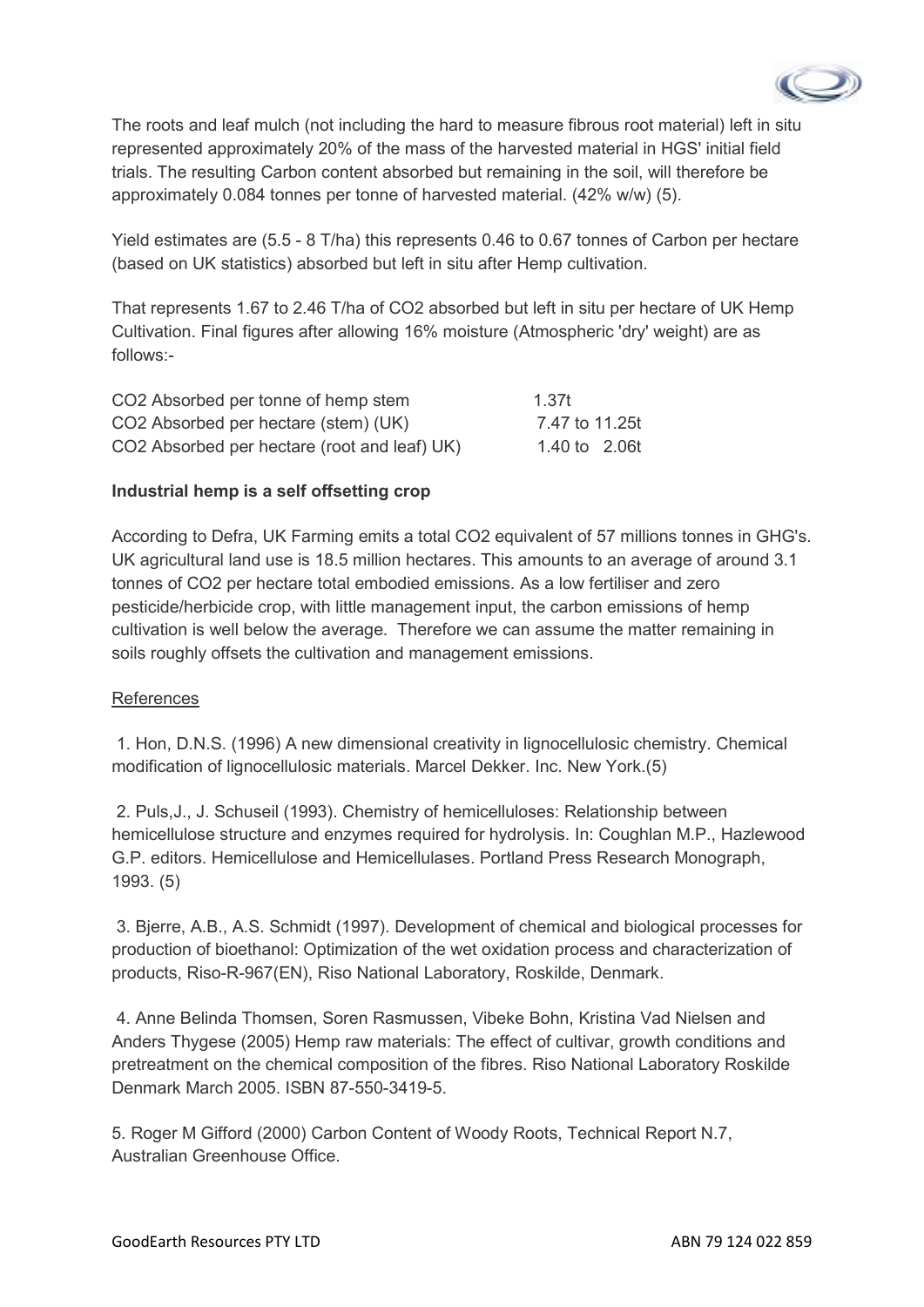

These figures do not include the additional carbon dioxide that is saved by substituting unsustainable raw materials, to end products derived from harvested hemp that effectively locks in CO2. Such products include, building materials, plastics, cosmetics, composite boards and insulation materials. According to Limetechnology Ltd, Hemcrete locks up around 110kg of CO2 per m3 of wall, compared to the 200kg of CO2 emitted by standard concrete. It also excludes the carbon savings of replacing tree-derived products and leaving trees to continue to absorb CO2

 For a crop, hemp is very environmentally friendly, as it is naturally insect resistant, and uses no herbicides. Hemp grows rapidly in Australia and matures in 90 days compared to traditional forestry taking 20 years. It therefore starts absorbing CO2 from almost from the day it is planted.

### **Industrial hemp needs limited maintenance and regenerates soil**

Hemp grows in diverse soil types and conditions without the need for chemical inputs and improves soil structure while also protecting and binding soil. The long roots of the hemp plant help to bind soils and combat erosion. Hemp also is a natural weed suppressant due to the rapid growth of its canopy. Light is blocked out and weeds cannot grow underneath.

Hemp also adds nutrients to soil by tapping into sub-soil nutrients other plants cannot access. It also destroys nematodes and other soil pests, resulting in improved yields of follow on crops. Hemp cleans toxins from the ground by a process called phytoremediation. It was used in Russia to remove radioactive elements following the Chernobyl nuclear disaster. Work undertaken in Germany (noted in Karus and Leson 1994) suggested that hemp could be grown on soils contaminated with heavy metals, while the fiber remained virtually free of the metals. Kozlowski et al. (1995) observed that hemp grew very well on copper-contaminated soil in Poland (although seeds absorbed high levels of copper). Baraniecki (1997) found similar results. Mölleken et al. (1997) studied effects of high concentration of salts of copper, chromium, and zinc on hemp, and demonstrated that some hemp cultivars have potential application to growth in contaminated soils. It is currently being trialled in NSW as a ''mop crop'' to rehabilitate soils that have been contaminated by nearby sewage treatment plants. Where soils have become acidic due to acid rain planting a hemp crop restores the PH balance.

#### **Industrial hemp replaces unsustainable raw materials**

The vast quantities of hemp derived products and raw materials created by large scale cultivation could replace many oil-based unsustainable products and materials, particularly in construction, locking in captured CO2 and creating secondary benefits to the global environment. In particular, hemp could be used to replace significant quantities of treederived products, allowing reduced use of existing tree populations, thus maintaining their CO2 uptake.

Hemp also produces much higher quantities of stronger and more versatile fibre than cotton, and many other fibre crops, which often have very high chemical residue and water footprints. Extra processing required by hemp is also at least partially offset by its recycling potential. Industrial hemp has thousands of uses with virtually no waste. This proposal